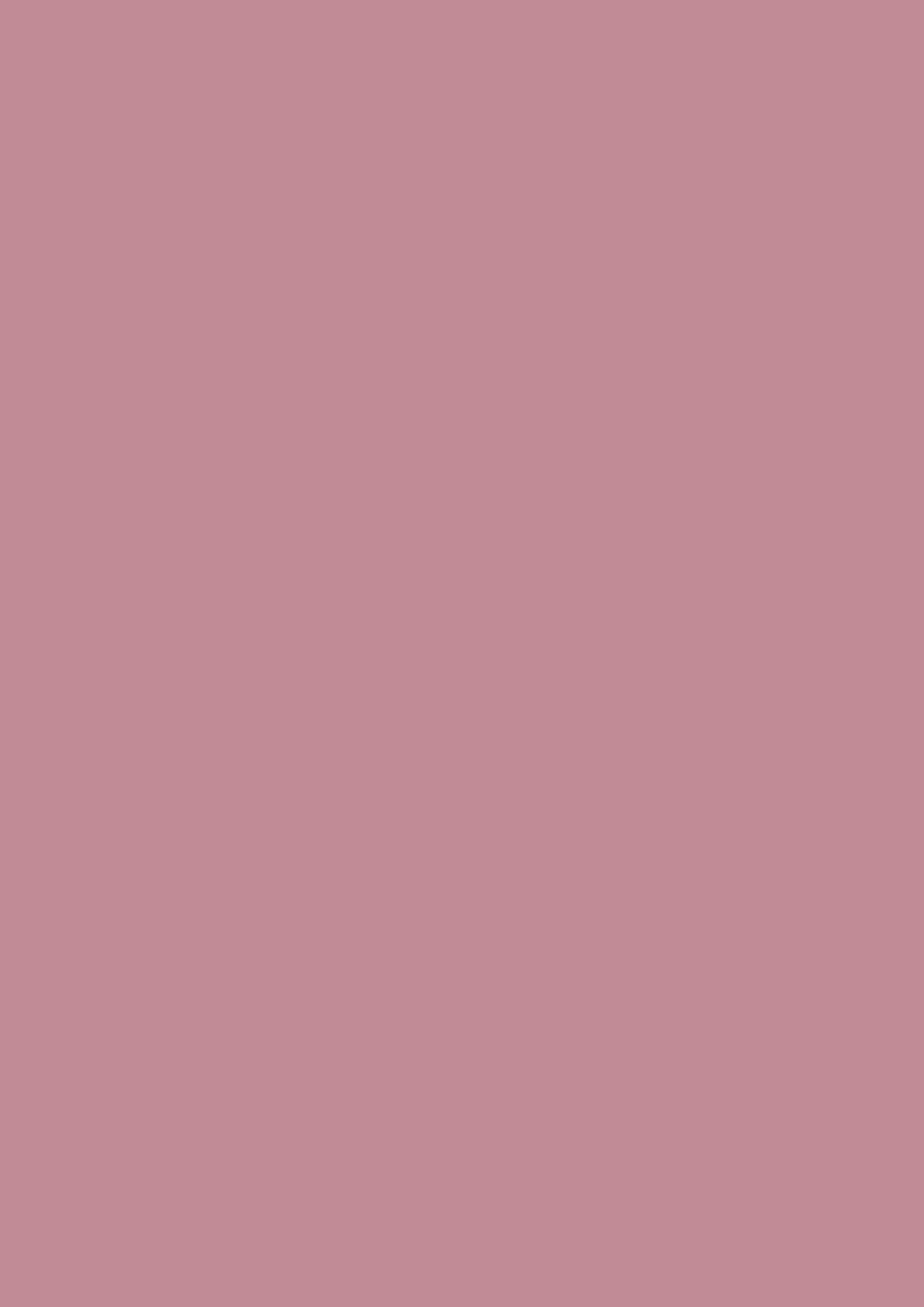In the context of the crisis of the COVID-19 pandemic, Banco de España is conducting reinforced monitoring of the economic and financial situation, in particular, of the national banking sector. Given the far-reaching change and exceptionality introduced into the macrofinancial setting by the crisis, this Financial Stability Report (FSR) is in a special format. Specifically, it focuses on analysing the transmission channels of this shock (in particular, to the domestic financial sector), its potential and actual impact up to the cut-off date for this report, and the factors that may help mitigate its effect, including most notably the response of economic policies.

The coronavirus pandemic and the necessary containment measures applied are exerting a most severe impact on economic activity. As a result, the risks to global financial stability have increased substantially. The economic policy measures adopted – at the national, European and international levels – should help mitigate these risks.

In the short term, the pandemic and the containment measures adopted by the authorities to control it directly impact economic activity and financial developments (see Figure 1) via the reduction in the supply and demand for goods and services. The containment measures drastically limit people's movements and entail the virtual full suspension of activity in certain productive

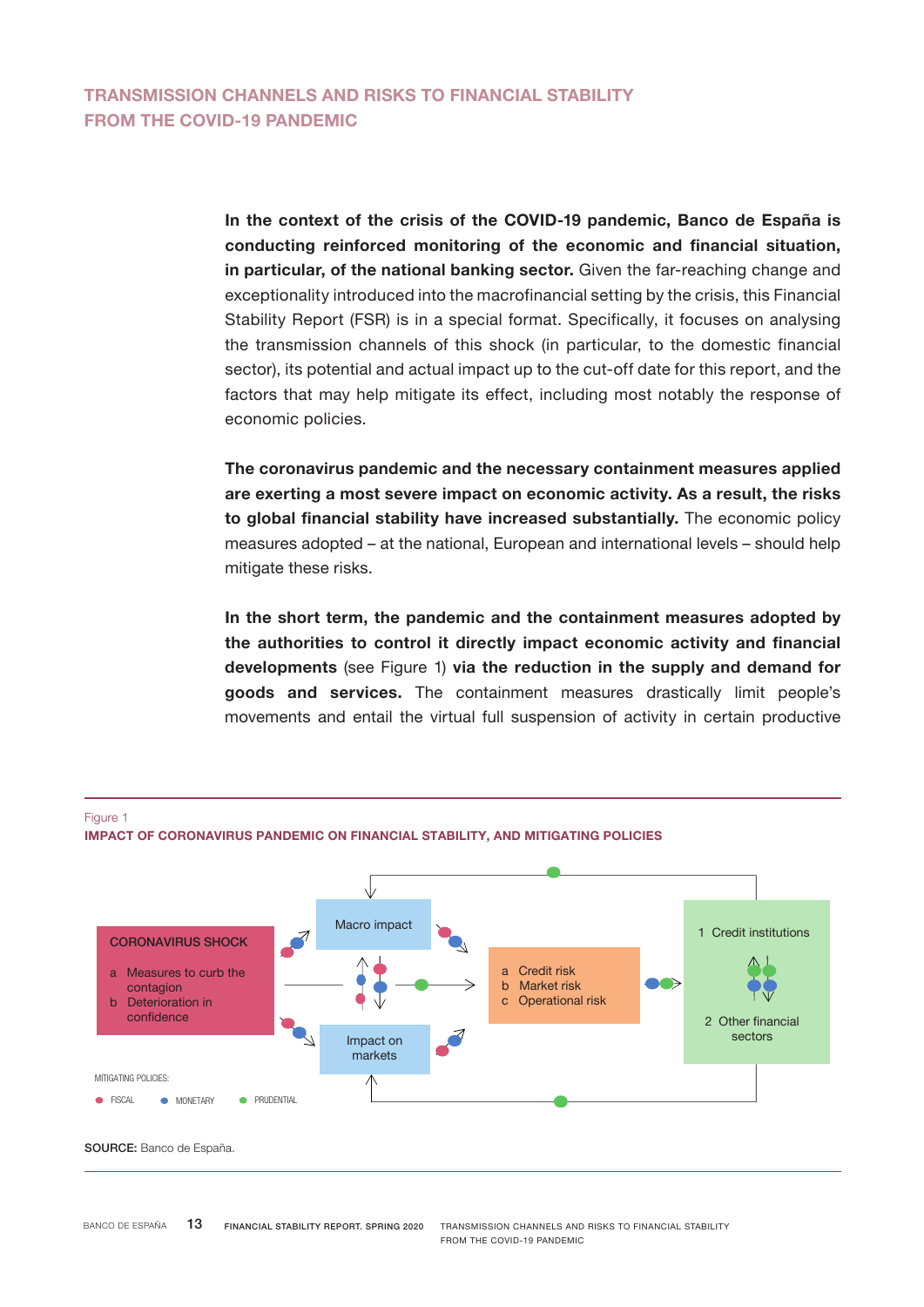

SOURCES: IHS Markit, European Commission and Leibniz Centre for European Economic Research (ZEW).

processes. Initially, the country most affected by these measures was China, which has now been joined by a growing number of economies, Spain among them. The leading indicators of activity show that the impact on Chinese output has been most significant, although the latest data point to a degree of recovery (see Chart 1). In Spain and in the other advanced economies, activity is also seen, with something of a lag, to be contracting most severely. This sharp adjustment is likewise feeding through to the emerging economies, including those of most importance in terms of exposure of Spanish financial institutions. These countries are highly dependent on global demand and on the course of commodities prices, which have collapsed.

In parallel, the increase in uncertainty generated by the pandemic has caused a very marked downturn in agents' confidence and a strong fall in asset prices (see Chart 2). As a result of the uncertainty, agents have reconsidered spending decisions, in particular on durable goods consumption and on investment. Further, there has been a strong fall in asset prices, particularly those considered to be riskier, such as equities and lower graded bonds (see Charts 3 and 4), and those issued by the emerging economies, which have recently recorded sizeable capital outflows. This adjustment in financial market prices reflects both the increase in risk premia against a backdrop of high uncertainty and the worsening macroeconomic outlook. This, in turn, might exert an additional adverse impact on activity, if it entails a sustained tightening of financing conditions.

Accordingly, the pandemic has substantially increased the credit risk of exposures to non-financial corporations. Increased credit risk arises owing to the decline in companies' revenues, the outcome both of the fall in demand and of the dislocation of productive processes. That lessens companies' ability to repay the debt they have assumed, especially in the case of short-term debt. This effect is heterogeneous across economic sectors. In particular, some sectors, which in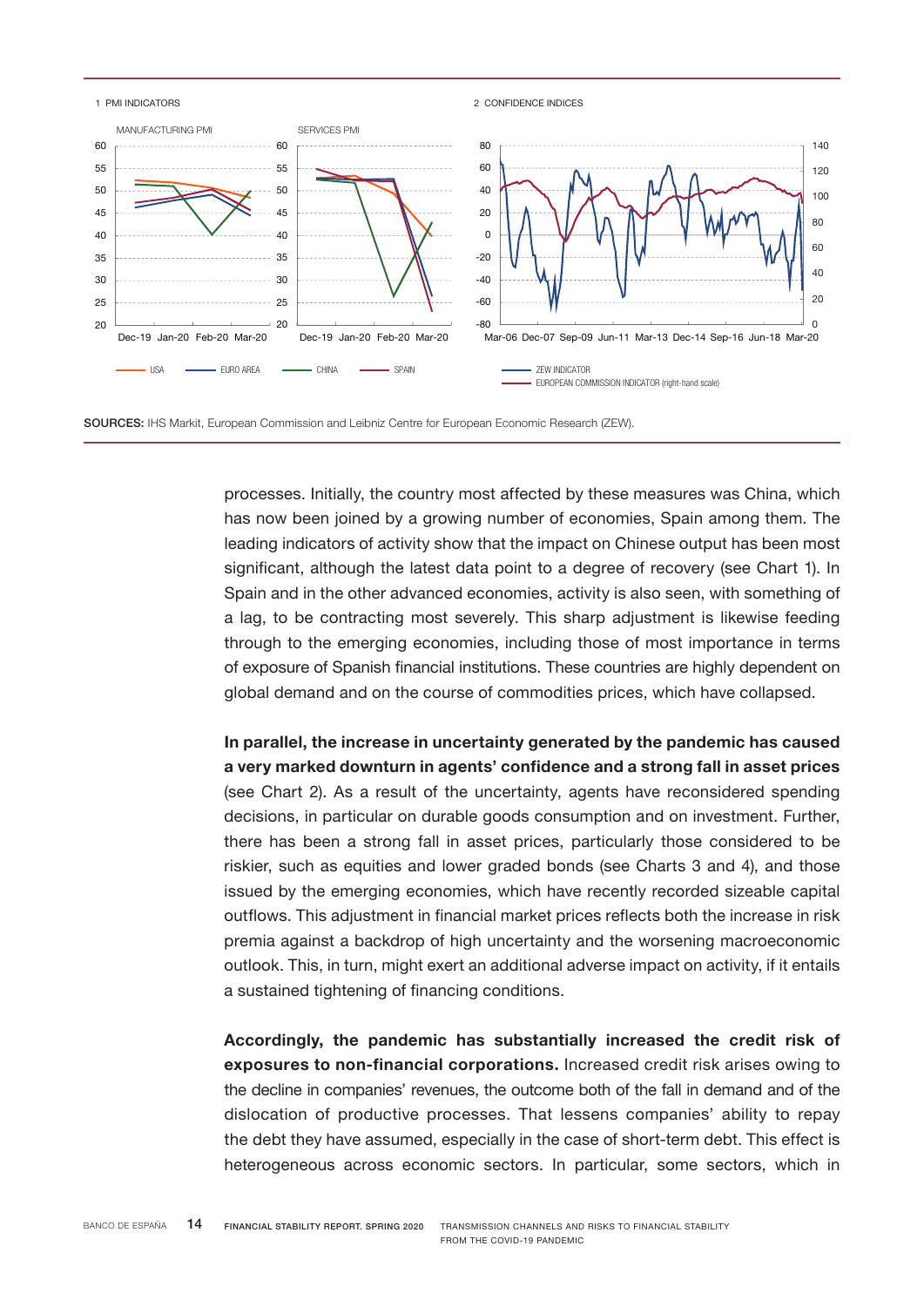

SOURCE: Thomson Reuters Datastream.

a ICE Bank of America Merrill Lynch Single-B High Yield Index.

Spain's case account for around 25% of GDP, have been especially affected by the drastic restrictions on people's movements and the suspension of activity; cases in point are the hotel and restaurant trade and retail trade. Other sectors, such as the car industry, have halted production because of the standstill in demand and the interruption of supply chains.

Spanish firms are facing this shock in a more favourable financial position than that before the global financial crisis, but there are vulnerable segments. Spanish non-financial corporations have substantially reduced their debt levels in recent years (see Chart 5), which are now below the European average and have the support of higher liquidity buffers. Moreover, the sectoral distribution of activities is more balanced than in the situation prior to the previous crisis. That said, the scale of the shock is very significant and there are still segments of the Spanish corporate sector in a vulnerable position (see Chart 6).

The credit risk of exposures to households has also risen. The reduction in activity has given rise to substantial job destruction in the short term which, as on previous occasions, has been concentrated in temporary employment. As in the case of firms, households' financial position has improved significantly since the global financial crisis (see Chart 5), while mortgage lending standards have been much more prudent. However, in addition to the significant scale of the shock, in recent years, consumer credit has been growing at high rates and, on past experience, this is one of the first financial liabilities that households fail to pay when their income turns down.

The pandemic has also increased market risk. As stated, the uncertainty associated with the effects of the pandemic has made for a forceful rise in the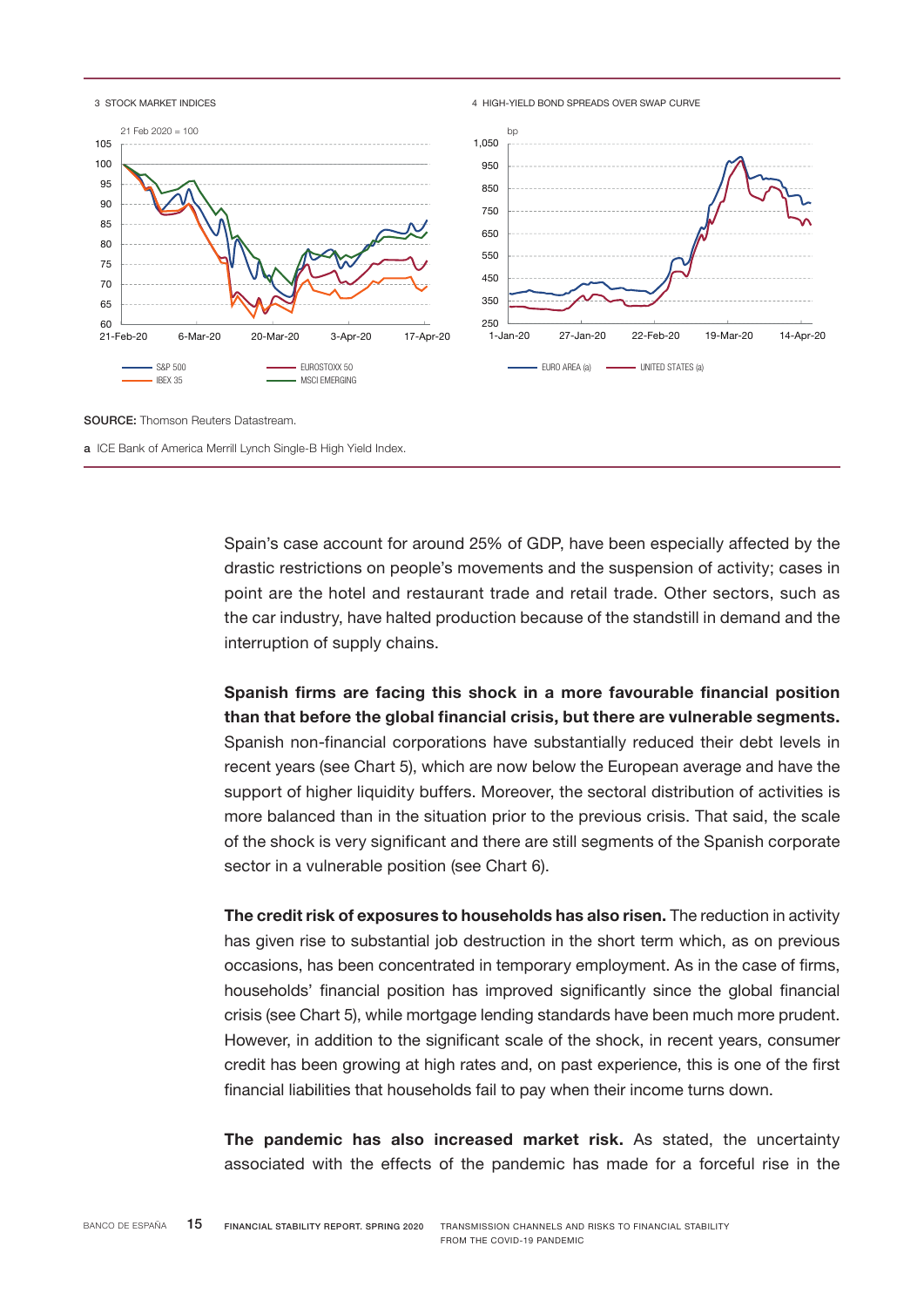

SOURCES: Banco de España and ECB.

volatility of asset prices traded on financial markets, the reflection of which has been a notable increase in risk premia (see Charts 4 and 10). This development, along with the foreseeable worsening in corporate profits, has prompted a sharp decline in riskbearing asset prices, which might affect their value on financial institutions' balance sheets (see Chart 7).

One of the distinctive characteristics of this crisis is that it has also increased institutions' operational risks. Confinement has entailed the speedier activation of remote working protocols and of contingency plans so as to ensure the appropriate provision of financial services to customers. The urgency with which it has been necessary to adapt to the restrictions on movement entails vulnerabilities for information systems, processes, platforms and technological infrastructures, on which institutions are increasingly dependent. Under these conditions, cybernetic risks become particularly prominent. To date, institutions have managed to effectively adapt to the situation and financial markets have continued functioning correctly; but contingency plans must be pursued, ahead of the potential extreme operational events this crisis may involve.

The high degree of interconnectedness in the financial sector might amplify the financial impact of the shock. On one hand, the interconnectedness of global financial markets means that the mitigation of the effects of the pandemic is conditional upon how certain countries playing a central role in the international economic and financial architecture perform. On the other, the interconnectedness of financial sub-sectors, which may be direct (when these intermediaries have crossexposures on their balance sheets or income statements) and also indirect (through common holdings of securities), may become an additional amplifying factor. In this latter case, it is of vital importance to prevent bouts of accelerated portfolio sales, which may further distort the functioning of financial markets. In this respect, it is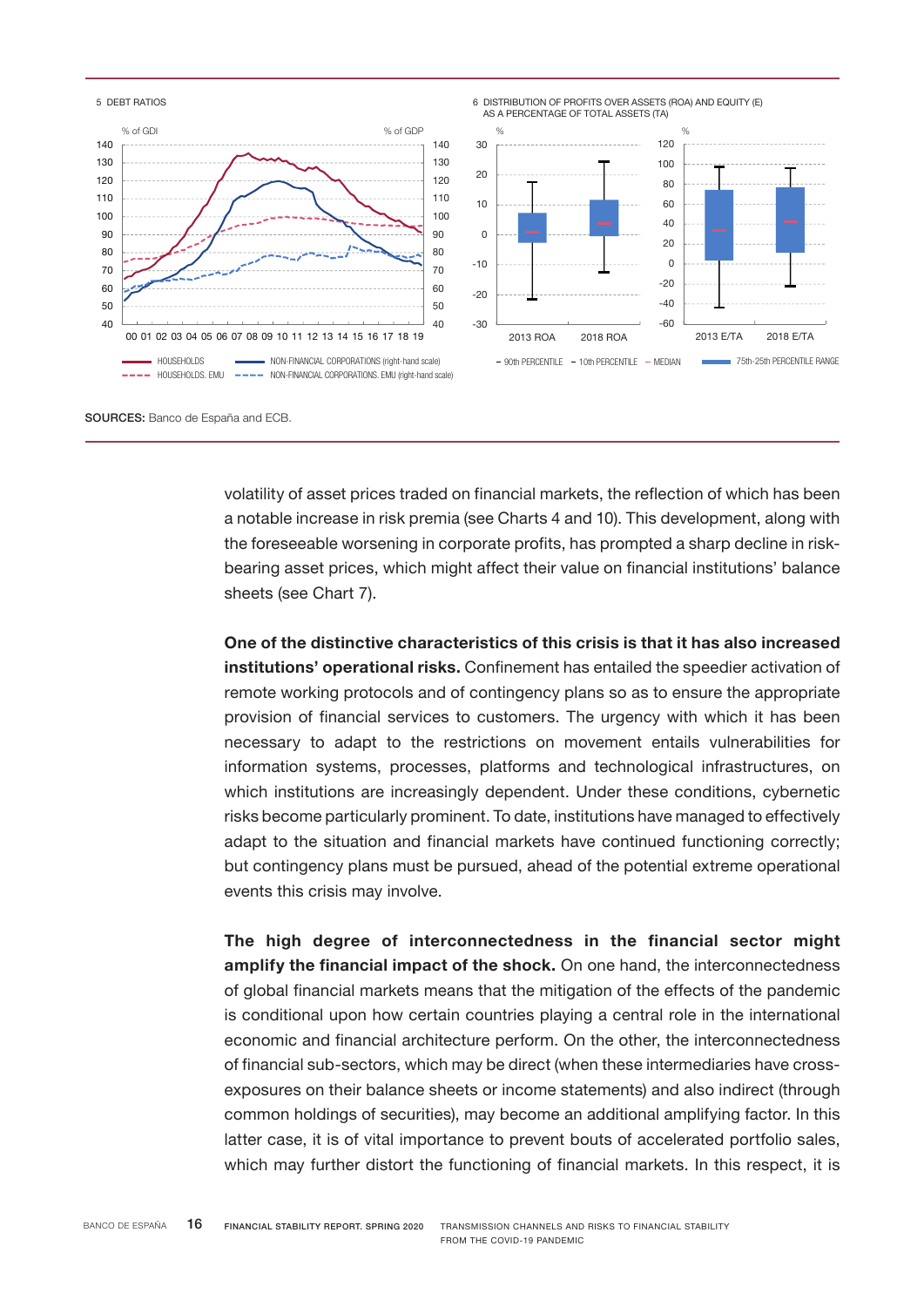



SOURCE: Banco de España.

- a This item includes all of CET1 earmarked to meet Pillar 1 requirements, both the direct requirement of 4.5% and the requirement made to institutions which do not have sufficient AT1 and T2 to meet their respective requirements of 1.5% and 2%.
- b P2R refers to Pillar 2 capital requirements, whereas P2G refers to Pillar 2 guidance. Supervisory guidance in response to COVID-19 allows for the release of capital linked to P2G and relaxes the rules on the composition of the P2R, with a lower weight of CET1.
- c This item includes the buffer for global systemically important institutions and the buffer of other systemically important institutions.
- d The capital that can be released in accordance with the supervisory guidance in response to COVID-19 includes the voluntary CET1 buffer, the capital conservation buffer, the countercyclical buffer, the systemic buffers and the capital linked to Pillar 2 guidance.

imperative to monitor both withdrawals of collective investment institutions' funds and the decisions credit rating agencies take (whose re-grading of ratings may mean specific securities contribute to raising the risk profile of funds' portfolios and lessening the value of those securities as collateral), and also to scrutinise these institutions' and markets' liquidity. In addition, the reduction in market funding arising under these circumstances for certain agents must not entail an additional burden for other intermediaries.

Banks have higher solvency levels and must play a leading role in the absorption of this shock and in the response to the crisis. As part of the regulatory response to the international financial crisis, the banking sector has improved significantly balance sheet quality and increased its solvency levels over the past decade. In Spain's case, as can be seen in Chart 8, financial institutions have significantly higher capital levels than the minimum regulatory requirements, which can be used to absorb unexpected losses. In this respect, the readiness of capital buffers to accommodate a shock that has not originated in the banking sector itself coupled with their proximity to customers means that – with the support of government – banks can become key players in the response to the pandemic. Specifically, banks should be in a position to provide financing to agents that, prior to the pandemic, had a good payment record but now have liquidity needs.

Nonetheless, the magnitude of the short term economic deterioration has no close precedent, which, together with the doubts regarding its duration,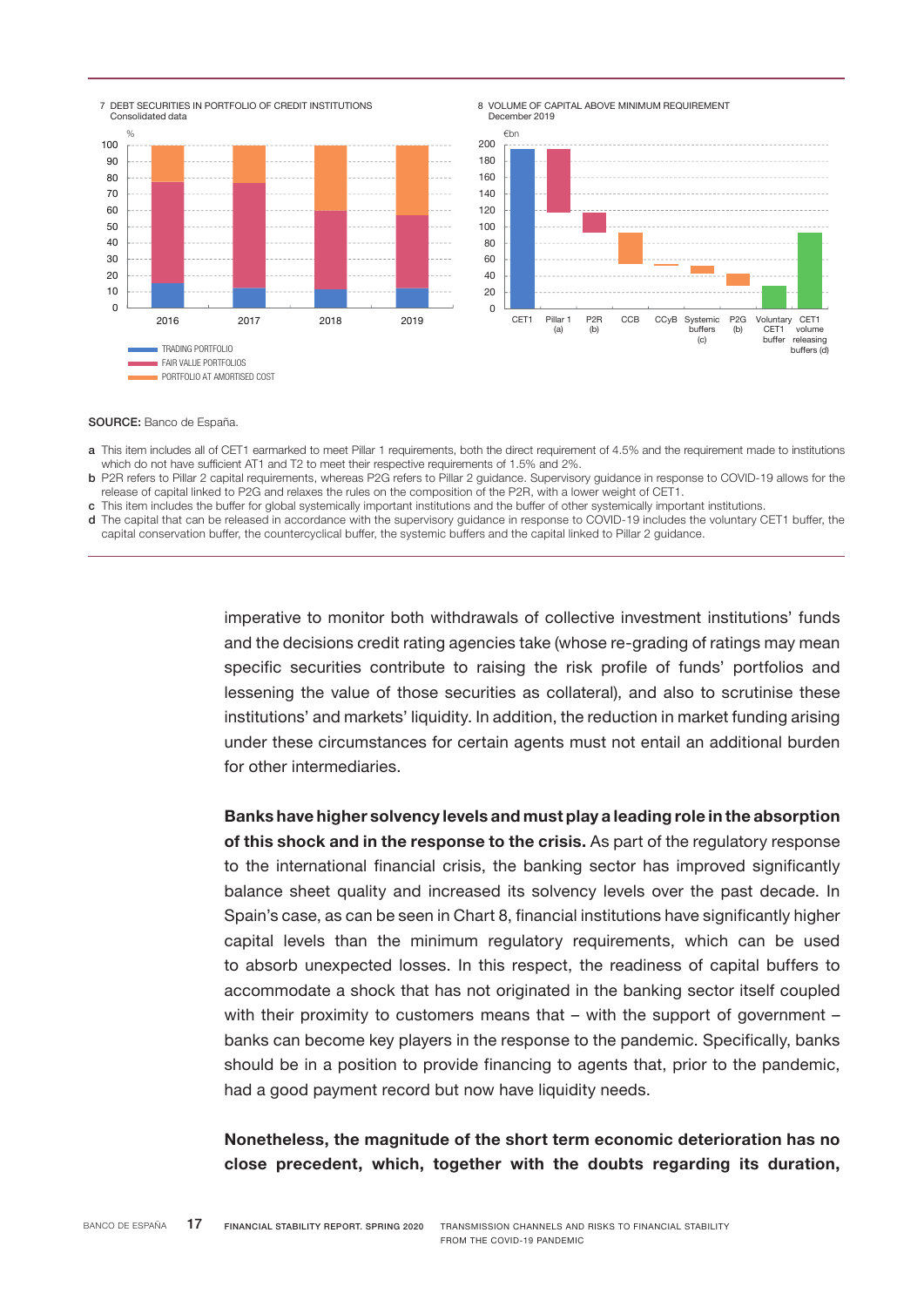compels to maintain careful monitoring. The challenge for banking entities is very important given the size of the short term shock – larger than in stress test exercises conducted in the past- and the uncertainty about its persistence. Experience in previous stress test exercises indicates that periods of significant economic deterioration followed by swift recoveries do not entail very pronounced deteriorations in the banking system's aggregate solvency. However, the consequences of protracted adverse economic scenarios can significantly undermine aggregate solvency. Even in these latter scenarios, loss-absorbing items make possible a nonimmediate erosion of solvency , providing scope for action, which must be used for an unequivocal response of economic policy.

The impact on the financial situation of banking entities is expected to be heterogeneous. In this regard, entities with greater exposure to productive sectors and geographic areas that are most affected by the pandemic, and those that start from a worse initial situation in terms of balance sheet quality and profitability, will experience a larger negative impact on their profit and loss account and solvency levels.

The challenges for the banking sector arising from the effects of the pandemic are added to those that already existed. In recent years, the profitability of the European banking sector has remained at low levels and below the cost of capital. Besides, the non-performing loan ratio in Spain, despite the significant reduction since 2014, was still above the levels previous to the crisis and it will experience a rebound in the current circumstances. It must also be taken into account that, at least partly, the low profitability in the sector is associated with low nominal growth and low, and even negative, interest rates, which are likely to persist for longer after this crisis. Indeed, the banking sector, not only in Spain but also internationally, has seen one of the largest drops in stock market valuations.

A forceful, swift and coordinated response by the economic authorities is crucial to mitigate the effects of the crisis and prevent them from being durable. The response should encompass national, European and global economic policies and cover the fiscal, monetary and prudential areas. The aim is to mitigate the earlier-mentioned transmission channels and to prevent a shock that has an essentially transitory effect – albeit a most severe one – on activity and financial stability from becoming more persistent (see Figure 1). This economic policy response must be adapted, both in terms of magnitude and duration, to the economic effects of the pandemic.

Fiscal policy stands as the first line of defence. It is indeed the fiscal authorities that have the most appropriate and powerful instruments to ensure agents' incomes and, from the financial stability perspective, to reduce the potential increase in credit risk. In Spain's case this has meant injecting liquidity into companies by means of payment deferrals on certain tax obligations and providing for temporary staffing adjustments without employees forgoing all their income. In the case of households,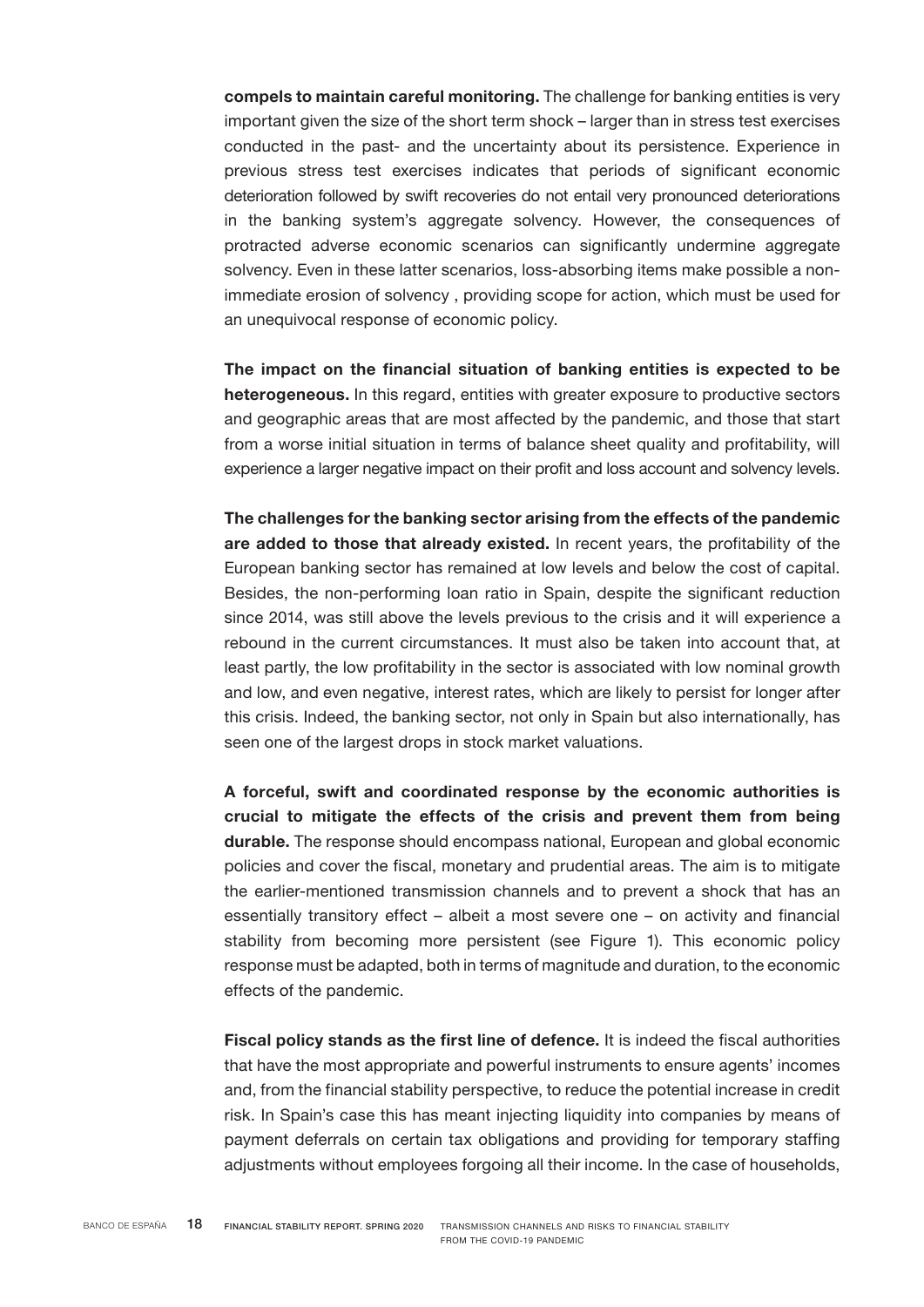

SOURCES: IMF, Thomson Reuters Datastream and Banco de España.

b [For 2020, the dashed lines correspond to the IMF's current outlook for Spain and to the "Reference macroeconomic scenarios for the Spanish](https://www.bde.es/f/webbde/SES/Secciones/Publicaciones/InformesBoletinesRevistas/ArticulosAnaliticos/20/T2/descargar/Files/be2002-art10e.pdf)  economy after COVID-19", *Analytical Articles, Economic Bulletin,* 2/2020, Banco de España.

> unemployment benefits have been reinforced and basic supplies ensured, and it has also been announced the upcoming implementation of a subsidy for very-lowincome households. Further, a moratorium has been approved on mortgage debt and on other non-mortgage loans, including consumer loans, for individuals affected by the crisis. In this connection, a large-scale guarantee programme has also been launched, the appropriate use of which should enable firms to finance their liquidity requirements. This will help ease the closure of companies and prepare the productive system for a potential recovery once the pandemic containment measures can be relaxed. Logically, these measures will have to be adapted to the actual duration of the confinement and be in step with the economy during the ongoing recovery of normality. In this accompaniment process, the measures will have to be tailored to the different speeds at which the different sectors of activity will foreseeably move.

> This necessary fiscal policy response will lead to a most significant increase in public debt globally, the reduction of which must be faced once the effects of the crisis fade. The aforementioned measures, along with the operation of the automatic fiscal stabilisers, in a context of strong deterioration of activity, will significantly raise public-sector borrowing requirements and debt ratios in all countries. And this in a situation in which global public debt had already increased significantly in the wake of the international financial crisis (see Chart 9). Unsurprisingly, in this setting, tensions have fed through to sovereign risk premia, although their effect is being mitigated by the actions of central banks (see Chart 10). In Spain's case, the public debt/GDP ratio stood at end-2019 at 95.5% of GDP, more than 60 pp above its 2007 level, and the budget deficit was at 2.8% of GDP. Against this background, fiscal

a Data for 2020 correspond to current IMF projections.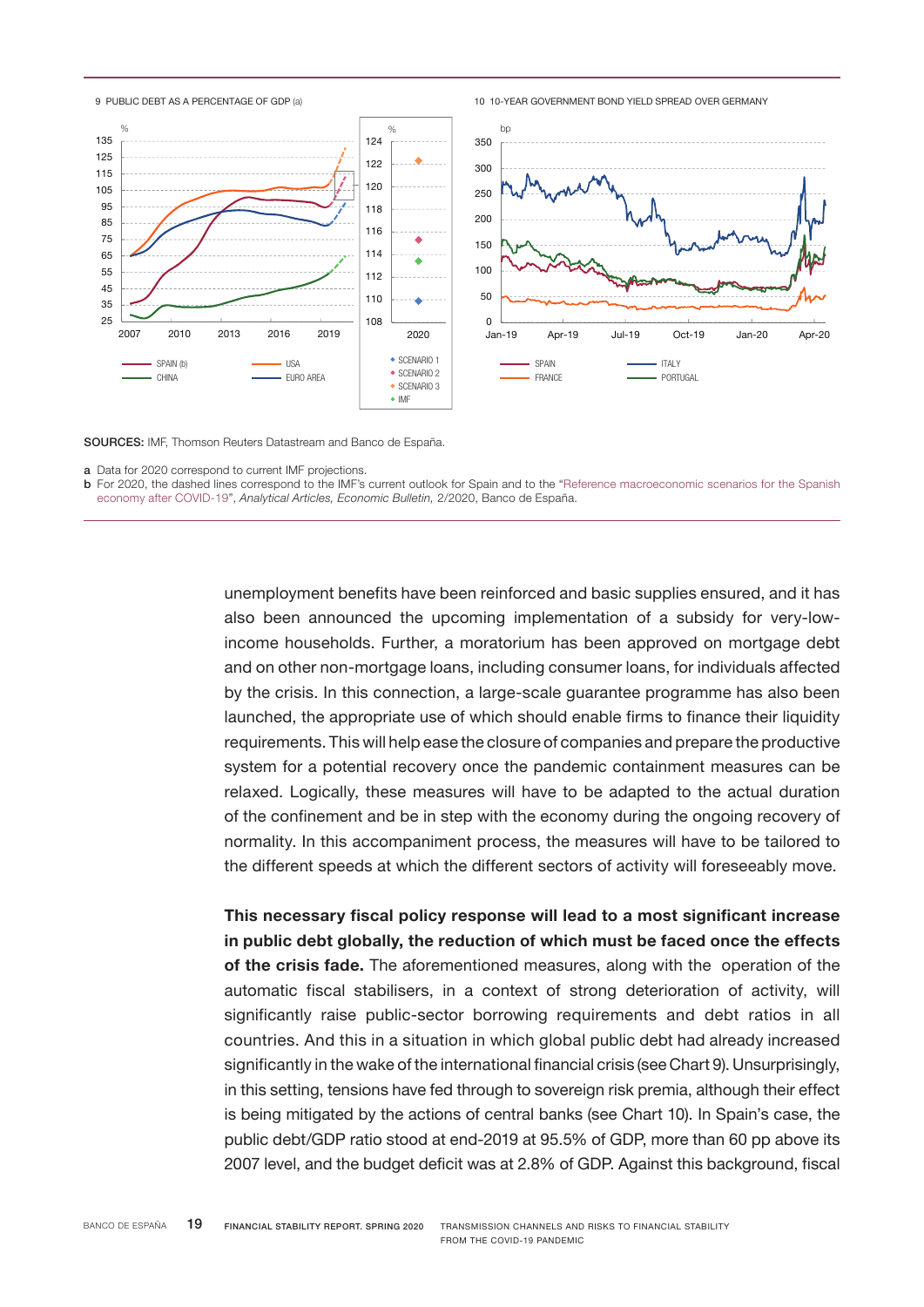policy has a necessary role to play in the current crisis, as a guarantor of household and corporate income. However it should be accompanied by a medium-term fiscal consolidation programme that, once the effects of this crisis fade, will reduce public finances imbalances, and by structural reforms that provide for an increase in the Spanish economy's growth potential.

The reaction of central banks has also been crucial to keeping monetary policy transmission channels fully operational and avoiding the fragmentation of financial markets. In the euro area, the ECB Governing Council has approved new long-term refinancing operations (LTRO and TLTRO-III), under very favourable conditions, an extension of the volume of asset purchases under the APP and a new Pandemic Emergency Purchase Programme (PEPP), under which it will purchase both public and private securities worth at least €750 billion over the rest of this year. These measures are key to preventing any tightening of economies' financing conditions and any financial fragmentation in the euro area, against a background of strongly increasing public treasury financing needs. Besides, the ECB Governing Council has reiterated its determination to do all that is necessary to ensure that monetary policy is transmitted to all economic segments and all countries in the area. Specifically, the ECB Governing Council is ready to increase the size of PEPP and adjust its composition, to the required extent and for the necessary time.

Both micro- and macroprudential policy decisions have been aimed at enabling use of the capital buffers, built up precisely to withstand unexpected losses, and at limiting profit distributions. As earlier indicated, following the regulatory reforms in response to the global financial crisis, financial institutions have raised their capital levels significantly. Banks' capital is conceived precisely to absorb unexpected losses in the face of adverse shocks and to smooth, in these situations, the continuing supply of financing to agents. To this end, the ECB and the national authorities, integrated into the Single Supervisory Mechanism (SSM), have allowed institutions to use the voluntary, countercyclical, systemic, conservation and P2Gderived capital buffers, and also to operate temporarily below the levels set for the liquidity ratio, in response to the current crisis. Moreover, they have recommended that banks should not distribute dividends and that they should exercise prudence in the payment of bonuses to their employees. In this way, both measures may contribute to shoring up their solvency in this crisis situation.

The measures approved have also sought to prevent unwanted potential procyclicality in the application of accounting and prudential regulations. Accountingwise, and given the, in principle, transitory nature of the shock, the ECB has stated that it will be flexible in its consideration of borrowers benefiting from public support measures (such as guarantees and moratoria) as non-performing. The ECB will also take into account these circumstances, in the application of the provisioning expectations under Pillar 2, accepting the possibility of operating below the pillar's recommendation. In addition, the ECB has recommended that institutions